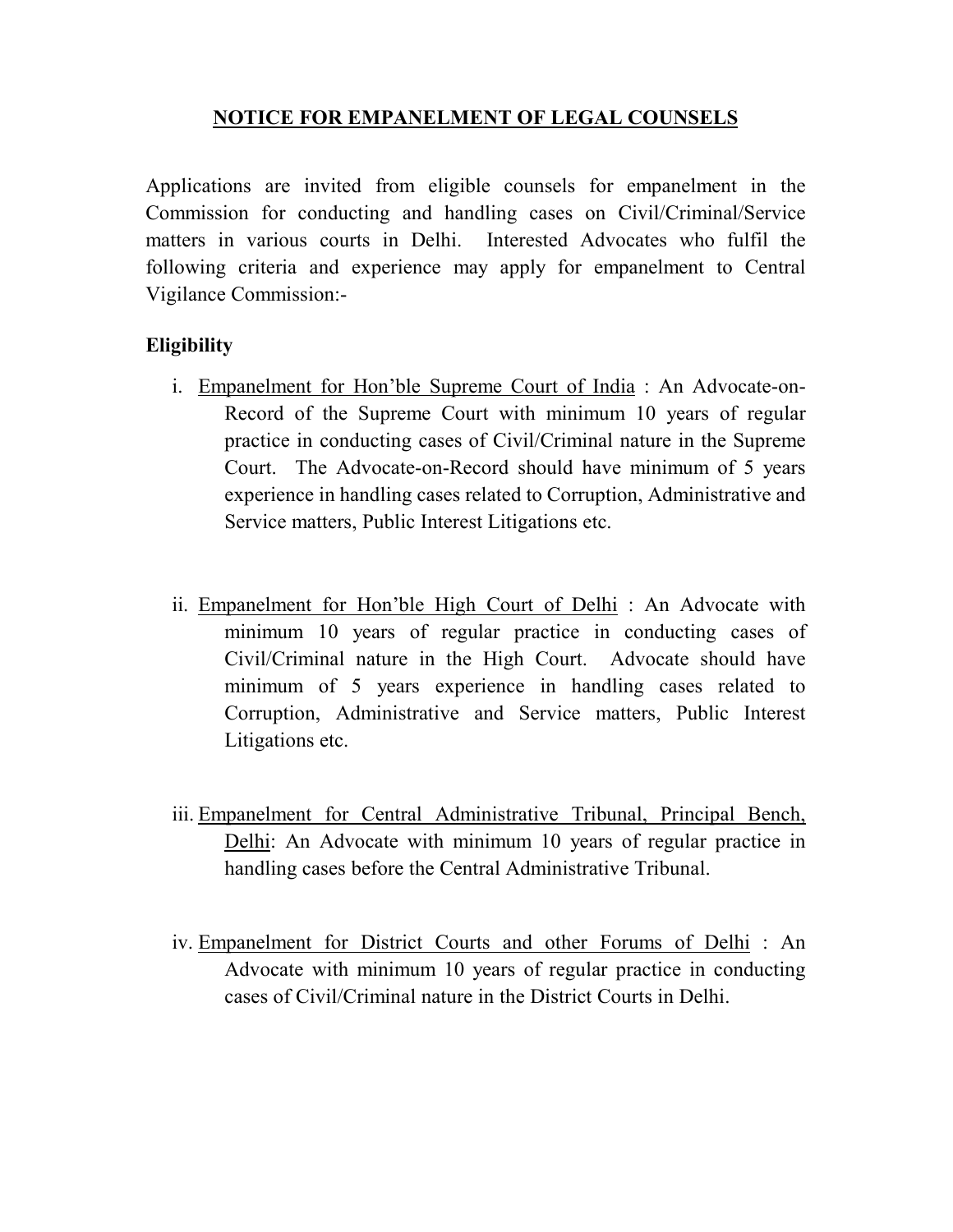2. The Counsel should be well conversant with Prevention of Corruption Act, Central Vigilance Commission Act, Delhi Special Police Establishment Act, Indian Penal Code, RTI Act etc. and Procedural Codes.

3. The Counsel should have excellent communication skills and knowledge of legal practice acquired over a period as mentioned above.

## Empanelment and tenure of Counsel:

- i. The applications received shall be scrutinized by the Commission and the selection will be done on the basis of relevant experience of the Counsels after short listing of candidates.
- ii. The number of counsels to be empanelled shall be determined by the Commission, from time to time, based on the requirement and the number of cases in various courts.
- iii. The empanelment shall be made initially for a period of two years, which may be extended from year to year, subject to satisfactory performance of the counsel.

## Terms and Conditions for empanelment and Remuneration payable to empanelled Counsel:

- i. Counsel will have to represent the Central Vigilance Commission and its Officials before the Court in the cases assigned to him/her.
- ii. Counsel should receive the notice(s) meant for the CVC and its officials from the Courts, and ensure that no 'ex-parte' order is passed against the Commission.
- iii. Counsel should handle the cases, which are assigned to them, and appear in such assigned cases in the Courts and should prepare Written Statement, Application, Reply Affidavit etc. as and when required.
- iv. Counsel should not take up any case against the Commission during the period of empanelment.
- v. Counsel shall hold the office at the pleasure of the Commission.